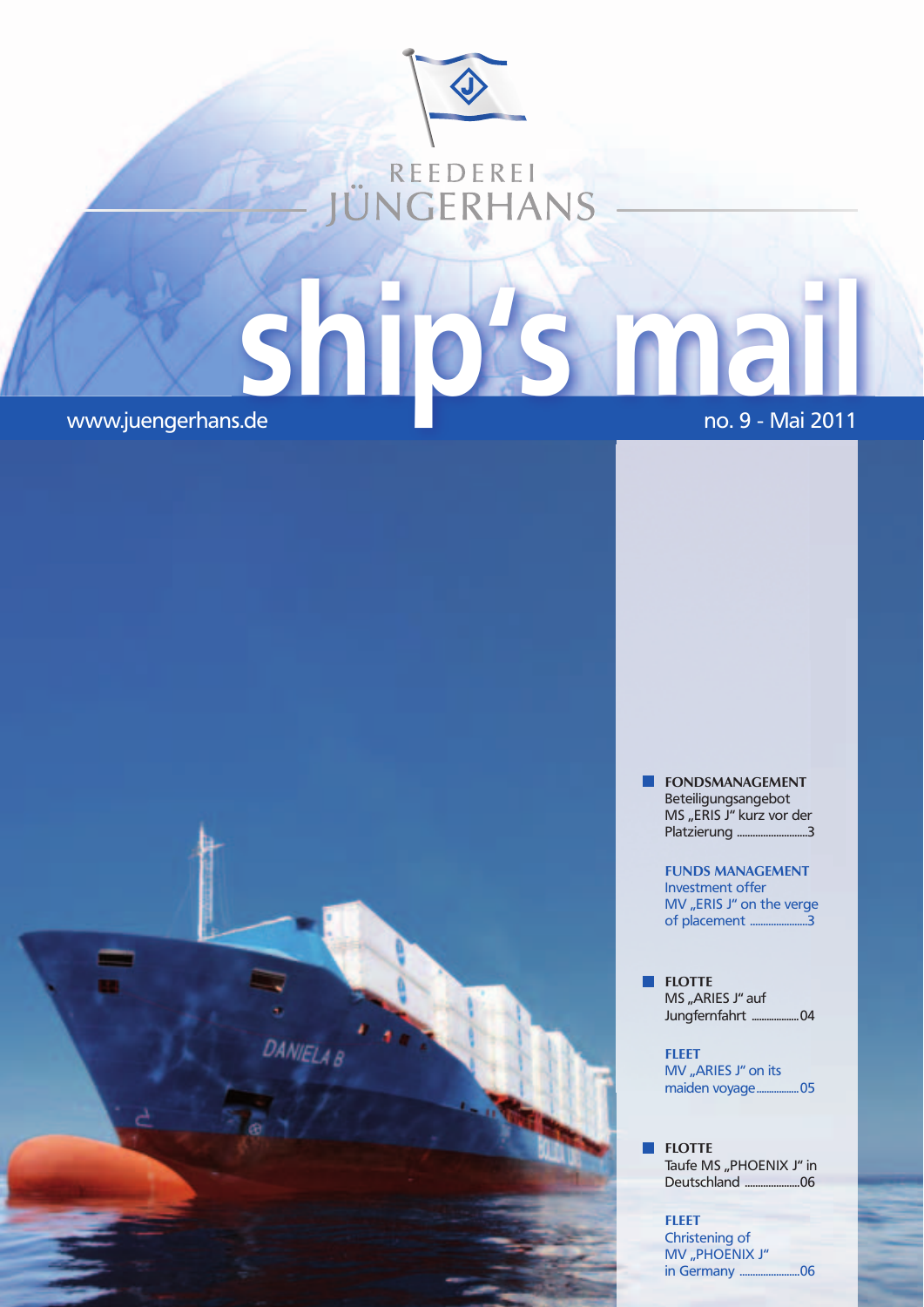Liebe Freunde, Geschäftspartner und Mitarbeiter!

mit der vorliegenden neunten Ausgabe unseres Reederei-Newsletters "ship's mail" möchten wir Sie wiederum über Neuigkeiten und Wissenswertes aus der Reederei und der Schifffahrt informieren.

Die ersten Monate des neuen Jahres haben die Hoffnungen auf eine Belebung des Chartermarktes für Containerschiffe bestätigt. Der aus den Jahren "vor der Krise" schon bekannte Effekt, dass nach dem chinesischen Neujahrsfest ein Zuwachs der Transportnachfrage einsetzt, wurde auch in diesem Jahr bestätigt. Für viele Experte unerwartet hatte sich die Marktbelebung in einem umgekehrten Kaskadeneffekt, also zunächst bei den großen Schiffen und dann sukzessive auch in kleineren Segmenten umgesetzt.

Ungeachtet aller Marktverbesserungen wird das Jahr 2011 für einige Schiffsgesellschaften noch einmal mit angespannter Liquidität zu bewältigen sein. Dies ist zum Teil in noch laufenden Charterverträgen zu Raten auf Krisenniveau, die noch mehr oder weniger weit in das laufende Jahr hinein wirken, begründet. Wir haben daher schon frühzeitig Gespräche mit den schiffsfinanzierenden Banken aufgenommen um für einen Teil der Flotte noch einmal über Tilgungsstundungen zu verhandeln. In einzelnen Fällen werden leider auch Beiträge der Gesellschafter nicht vermeidbar sein. Hierüber werden wir natürlich alle betroffenen Anleger rechtzeitig und umfassend informieren. Diese Maßnahmen sichern letztlich den Fortbestand der Gesellschaften, die mit ihren zumeist jungen



Schiffen alle Chancen haben werden, die aufgelaufenen Rückstände in den nächsten Jahren wieder zu kompensieren. Die Marktaussichten im Container- wie auch im Schwergutmarkt geben allen Anlass zu begründetem Optimismus.

Unsere Reederei kann in diesem Jahr auf eine Reihe von Jahrestagen zurückblicken. Nicht nur, dass es wiederum mehrere Firmenjubiläen zu feiern gibt, auch die Reederei selbst hat in diesem Jahr einen "runden Geburtstag". Doch dazu erfahren Sie mehr in der nächsten Ausgabe unserer "ship's **Stefan Jüngerhans** 

mail", die wir Ihnen im Spätsommer auflegen wollen. Bis dahin freuen wir uns auf eine weiterhin vertrauensvolle und erfolgreiche Zusammenarbeit und natürlich auch auf Ihre Rückmeldungen und Anregungen.

Herzliche Grüße aus Haren (Ems)!

Sr. Juglew

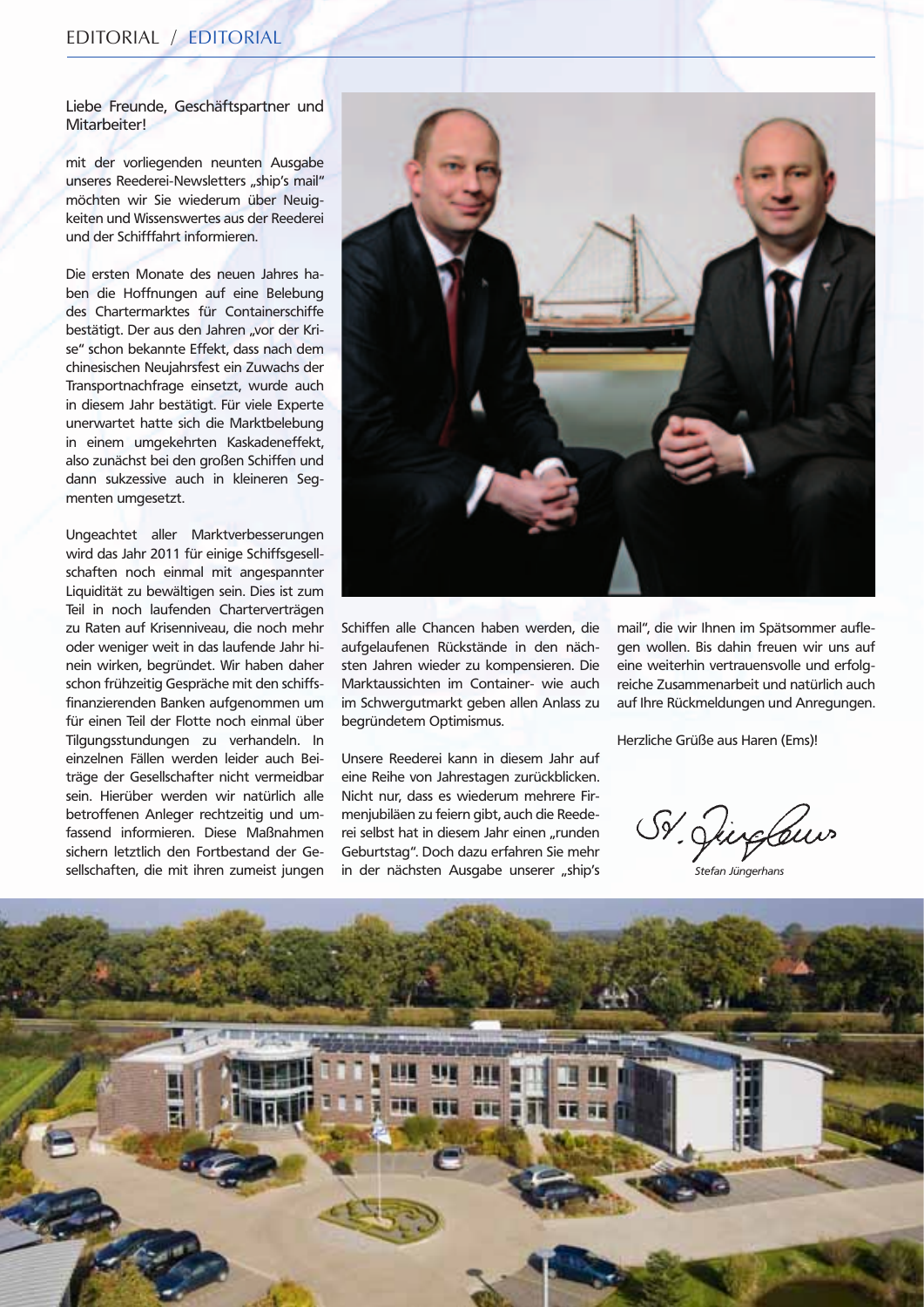#### Dear Readers,

In this ninth edition of our shipping company newsletter "ship's mail," we would once again like to provide you with the latest news and helpful information from our shipping company and the shipping industry.

The first months of the New Year have confirmed the hopes of revival of the charter market for container ships. The effect known from the "pre-crisis" years, that after Chinese New Year, an increase in transportation demand sets in was confirmed again this year. Unexpectedly for many experts, market recovery took a reverse cascade development, i.e., first for the big ships and then gradually in the smaller segments.

Notwithstanding all market improvements, the year 2011 will for some shipping companies need to be dealt with under tight liquidity. This is partly due to ongoing contracts at crisis level charter rates which still more or less have effect far into the current year. Therefore, we have sought early negotiations with the banks financing the ships in order to renegotiate payment deferrals for part of the fleet. In individual cases, contributions from the share holders will unfortunately also be unavoidable. Of course, we shall comprehensively inform all investors concerned in due time. These measures ultimately ensure survival of the companies that will have every chance with their mostly young vessels to again compensate the accumulated arrears in the years to come. The market prospects for the container market as well as for the heavy lift market give rise to justified optimism.

Our shipping company can look upon a number of anniversaries this year. Not only are there several company anniversaries to be celebrated, but our shipping company itself has a "special birthday". But you will find out more on this in the next edition of our "ship's mail" which we intend to issue in late summer. Until then, we look forward to a continuous fruitful and successful cooperation and of course to your feedback and suggestions.

Many greetings from Haren (Ems)

*Herm Jüngerhans*

# **Beteiligungsangebot MS "ERIS J" kurz vor der Platzierung**

Erstmals seit über zwei Jahren hat die Reederei Jüngerhans wieder eine Schiffsbeteiligung als einen so genannten "Publikumsfonds" angeboten. Anleger können sich mit einer Mindestbeteiligung von 20.000,- EUR am Schwergutschiff MS "ERIS J" beteiligen. Der Neubau konnte bereits im November 2010 von der chinesischen Sainty-Werft übernommen und in Dienst gestellt werden. Das Schiff ist für zunächst drei Jahre an die US-amerikanische Schwergutreederei Industrial Maritime Carriers, einem Tochterunternehmen der Intermarine-Gruppe verchartert und wird unter dem Charternamen MS "INDUSTRIAL FIGHTER" weltweit in der Projekt- und Schwergutfahrt eingesetzt. Anleger erhalten für ihre Beteiligung schon für das Jahr 2011 eine erste Ausschüttung in Höhe von 8% auf die Beteiligungssumme. Aufgrund der Bestimmungen der als "Tonnagesteuer" bezeichneten Art der Gewinnermittlung können die Einnahmen aus der Betriebsphase sowie die Erträge aus dem späteren Verkauf des Schiffes nahezu steuerfrei vereinnahmt werden. "Die Nachfrage nach diesem Beteiligungsangebot ist erfreulich gut", kommentiert Stefan Jün-

gerhans den bisherigen Verlauf der Platzierung. Bis Ende April konnten bereits 70% des Eigenkapitals eingeworben werden. "Wir haben diesen Fonds bewusst sehr klassisch strukturiert, so wie es die Anleger seit mittlerweile 40 Jahren von unserer Reederei gewohnt sind und auch erwarten", erklärt Stefan Jüngerhans. Traditionell gebe es auch bei diesem Fonds kein Agio, sehr geringe so genannte "Weichkosten" und sehr konservative Annahmen als Grundlage für die Prospektkalkulation. Für die beiden noch im Bau befindlichen Schwesterschiffe MS "RAN J" und MS "SENDA J" liegen ebenfalls bereits Charterverträge vor. Der Charterer hatte signalisiert, diese beiden Schiffe unter Umständen direkt ab Werft kaufen zu wollen. Hierfür sind zunächst noch rechtliche und wirtschaftliche Rahmenbedingungen zu klären. Daran lässt sich erkennen, dass der Charterer diesen Schiffstyp langfristig in seine Geschäftsmodelle und seine Flottenstruktur eingebunden hat. Insbesondere vor dem Hintergrund zunehmender Inflationswarnungen nehmen Anlagen in Sachwerte, wie sie auch Schiffsbeteiligungen darstellen, einen wichtigen Stellenwert ein.

## $\blacksquare$  Investment offer MV "ERIS J" on the **verge of placement**

For the first time in over two years, Jüngerhans shipping company has again offered a ship investment as a so-called "public fund". Investors can participate with a minimum stake of 20.000, - EUR in the heavy lift vessel MV "ERIS J". The new building was already taken over from the Chinese Sainty shipyard in November 2010 and placed into service. The vessel is for the time being chartered to the U.S. heavy lift shipping company "Industrial Maritime Carriers" for three years, a subsidiary of the "Intermarine" group and is assigned worldwide under the charter name MV "INDUSTRIAL FIGHTER" to project and heavy lift transportation. For their participation, investors are receiving a first dividend of 8% on the invested amount already for the year 2011. Due to provisions of the method for profit calculation known as "tonnage tax", income from the operational phase as well as proceeds from the subsequent sale of the vessel are collected almost tax-free. "Demand for this investment offer is going well," commented Stefan Jüngerhans on the recent course of the placement. By the end of April, 70% of the equity has already been raised. "We have deliberately structured this fund in a very classical manner, just as investors are used to and expect from our shipping company for now 40 years" explained Stefan Jüngerhans. There would traditionally be no agio for this fund, very low so-called "soft costs", and very conservative assumptions as the basis for calculating the prospectus. For the two sister vessels still under construction, MV "RAN J" and MV "SENDA J", charter contracts also exist. The charterer had indicated that they might want to purchase these two vessels directly from the builder. For this to happen, legal and economic framework conditions need to first be clarified. This shows that the charterer has incorporated this type of vessel into their long-term business models and into their fleet structure. Particularly in view of increasing inflation warnings, investments in property values, as are ship investments, are of great importance.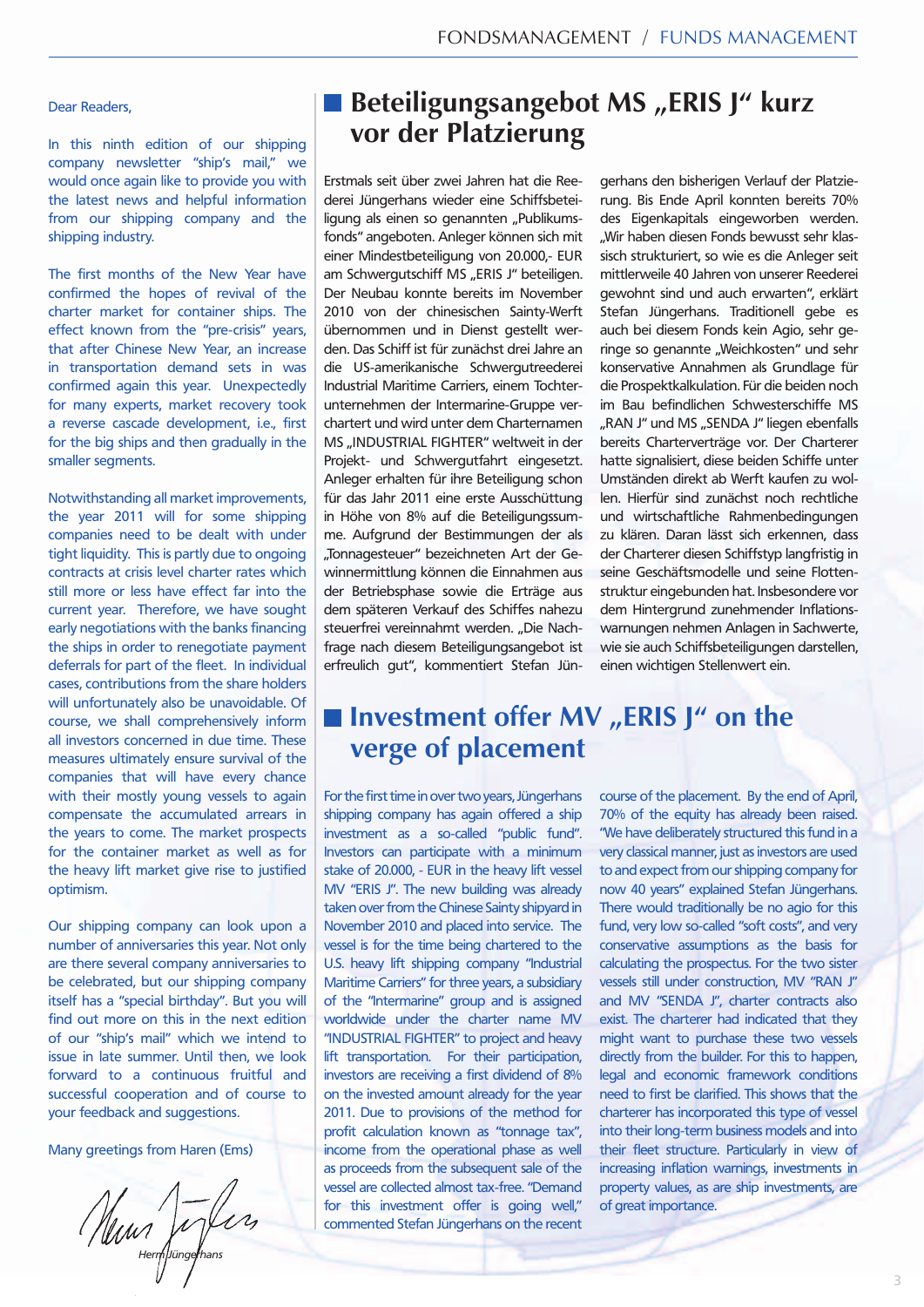



*MS* "DANIELA B" mit Chicita-Containern / MV "DANIELA B" with Chicita containers

## ■ MS "ARIES J" auf Jungfernfahrt

Der jüngste Containerschiffs-Neubau, der die Flotte der von Jüngerhans Maritime Services bereederten Schiffe ergänzt, hat seine Jungfernfahrt von China nach Europa mit einer kompletten Schiffsladung Leercontainern angetreten.

Nach Ablieferung des Schiffes von der in der chinesischen Provinz Wuhu gelegenen Jiangdong-Werft führte die Reise zunächst nach Quingdao. Dort wurden insgesamt 450 40-Fuß-Container geladen. Dabei handelte es sich um fabrikneue Reefercontainer, die mit einer eigenen Kühlvorrichtung ausgestattet sind. Durch die optisch vollständig homogene Beladung bot sich ein sehr interessantes und zugleich seltenes Bild des Schiffes. Dieser Anblick wurde vom

Chief-Ingenieur an Bord Oleksandr Slavetsky sogleich im Bild festgehalten. Mit seiner Spiegelreflexkamera nutzte er verschiedene Gelegenheiten, um beeindruckende Fotos zu schießen. Diese wollen wir den Lesern der ship's mail nicht vorenthalten und veröffentlichen sie daher hier – verbunden mit einem herzlichen Dank für die Bereitstellung der tollen Bilder an den Fotografen. Zugleich möchten wir alle Leser aufrufen, uns ebenfalls Fotos von Schiffen der Jüngerhans-Flotte, an besonderen Orten, in besonderen Perspektiven oder von besonderen Situationen zukommen zu lassen. Wir möchten auch künftig gerne an dieser Stelle über die Schiffe der Flotte und über das Leben an Bord berichten. Die Reise von MS "ARIES J" führte zunächst durch den Panama-Kanal

nach Puerto Limon/Costa Rica. Dort wurden die Neucontainer gelöscht.

Die bereits vor der Werftablieferung abgeschlossene Charterbeschäftigung bei der spanischen Reederei Boluda konnte am 01. März in Las Palmas/Gran Canaria angetreten werden. Auch diese Beschäftigung war auf Vermittlung von Arkon Shipping, dem exklusiven Befrachtungsmakler der Reederei Jüngerhans, zustande gekommen. Das Schiff vom Typ SSW1000 Super wird unter dem Charternamen MS "DANIELA B" im "Norte"-Dienst zwischen Spanien und den Kanarischen Inseln eingesetzt und läuft regelmäßig die Häfen von Las Palmas, Santa Cruz de Tenerife, Algeciras, Lissabon, Marin und Bilbao an.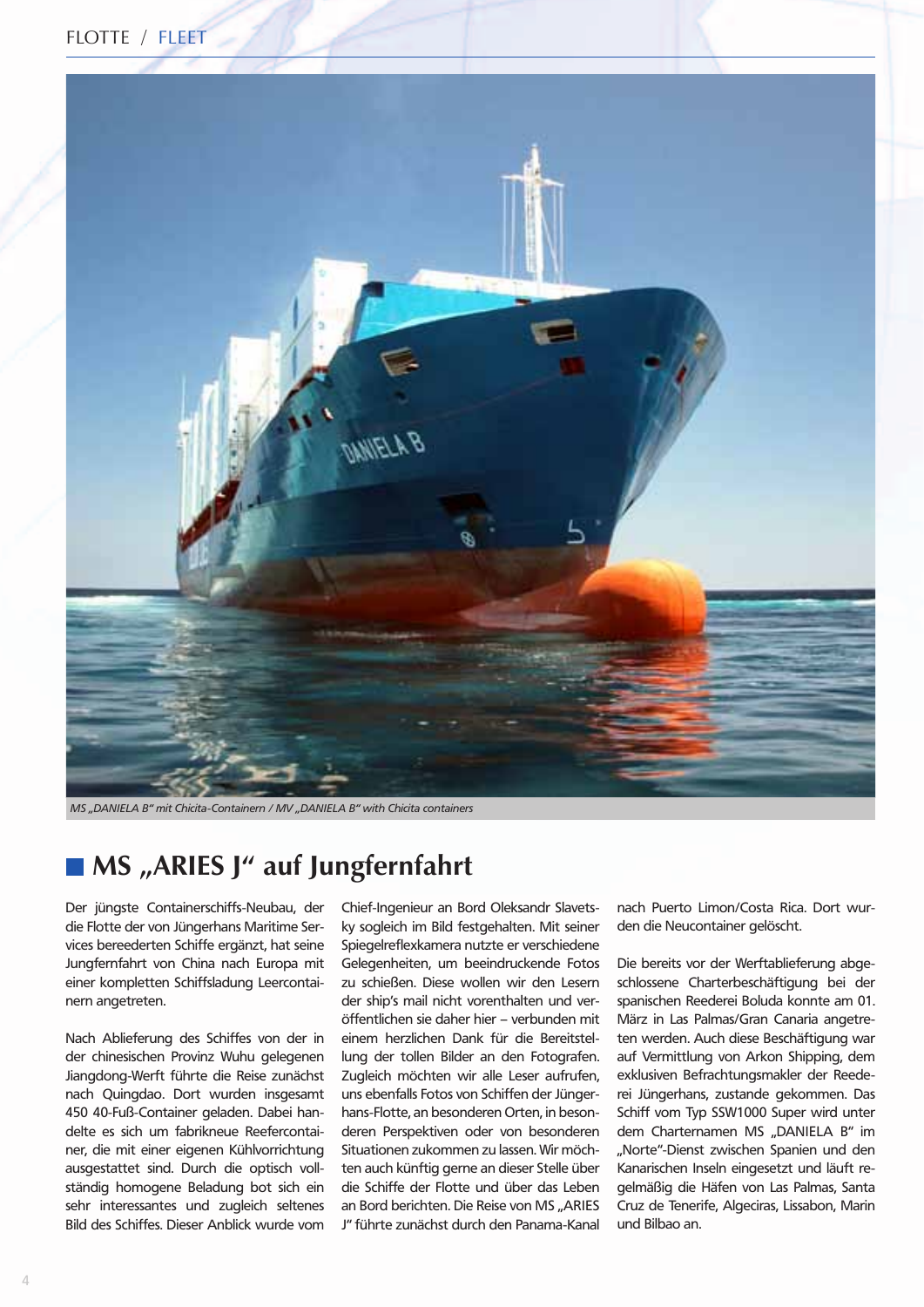







# **MV** "ARIES J" on its maiden voyage

The latest container ship new building, completing the fleet of ships managed by Jüngerhans Maritime Services, has begun its maiden voyage from China to Europe with a full cargo of empty containers. Upon delivery of the vessel by Jiangdong shipyard located in the Chinese province of Wuhu, the journey first took it to Qingdao. A total of 450 40-foot container was loaded there. They were brand new reefer containers equipped with their own refrigerating device. This visually totally homogeneous cargo provided for a very interesting and also rare picture of the vessel. The sight was immediately captured on film by the Chief Engineer on board, Oleksandr Slavetsky. With his SLR camera, he made use of numerous opportunities for shooting these stunning photos. We

do not intend to withhold them from the readers of the ship's mail, and are therefore publishing them here - combined with a heartfelt "thank you" to the photographer for providing these great pictures. At the same time we are also calling on all readers, to provide us with photographs of vessels of the Jüngerhans fleet in unique locations, from different perspectives or in special situations. We would also in future like to continue reporting here about the ships of the fleet and about life on board. The journey of MV "ARIES J" first went through the Panama Canal to Puerto Limon, Costa Rica. There, the new containers were unloaded. The charter contract with the Spanish shipping company Boluda, already concluded prior to delivery from the shipyard, was started on March 1st in Las

Palmas / Gran Canaria. This employment was like usual mediated by Arkon Shipping, Jüngerhans shipping company's exclusive chartering broker. The vessel type SSW1000 Super is employed under the charter name MV "DANIELA B" in the "Norte"-service between Spain and the Canary Islands and will regularly call at the ports of Las Palmas, Santa Cruz de Tenerife, Algeciras, Lisbon, Marin and Bilbao.

| Technische Details/technical details     |                |
|------------------------------------------|----------------|
| Länge/length:                            | 151,72 m       |
| Breite/width:                            | 23,40 m        |
| Tiefgang/draught:                        | 8 <sub>m</sub> |
| Tragfähigkeit/deadweight: rd. 13.200 tdw |                |
| Geschwindigkeit/speed:                   | rd. 19 kn      |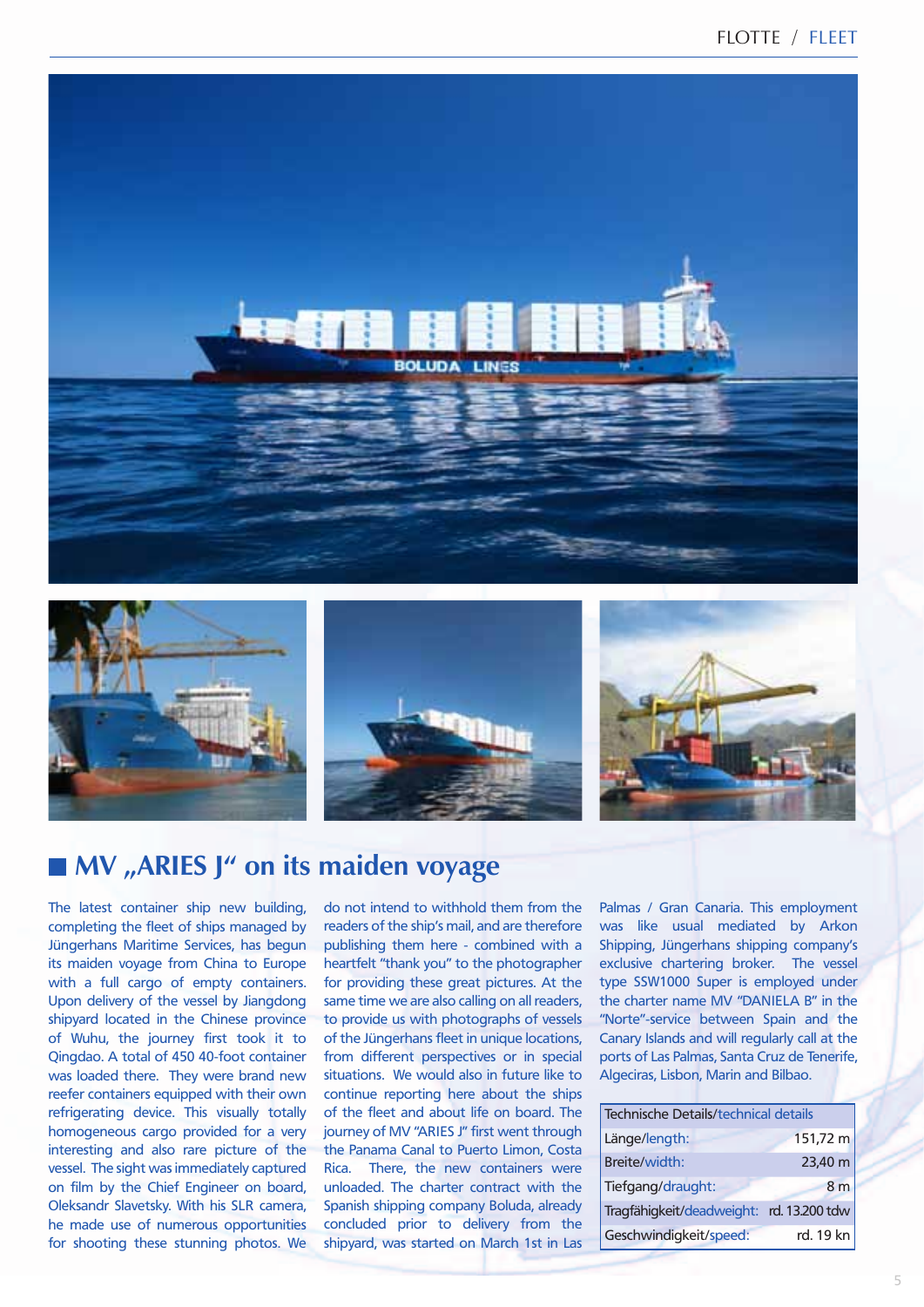## Taufe MS "PHOENIX J" in Deutschland

**Haren (Ems)/Berne - Erst vor wenigen Wochen war der Täufling von der in der chinesischen Provinz Wuhu gelegenen Werft Jiangdong an die Harener Reederei Jüngerhans übergeben worden, jetzt erfolgte die traditionelle Segnung und Taufe des Schiffes auf der Rolandwerft in Berne an der Weser.** 

Es handelt sich um das dritte Schiff einer Viererserie vom Typ "SSW1000 Super", von denen insgesamt drei Einheiten für das von den Brüdern Stefan und Herm Jüngerhans geführte Familienunternehmen bestimmt sind. Für die Anpassung der "Cellquides" hatte es für wenige Tage an der Pier der zur Detlef-Hegemann-Gruppe gehörenden Rolandwerft festgemacht.

Die ehrenvolle Aufgabe der Taufpatin übernahm Elisabeth Schepers, Schwiegermutter von Stefan Jüngerhans, die dem Schiff den Namen MS "PHOENIX J" gab. Traditionell erfolgt bei der Reederei Jüngerhans die Namensgebung der Schiffe nach Vornamen von Familienmitgliedern oder, wie in diesem Fall, nach Sternbildern. Den kirchlichen Segen für Schiff und Besatzung erteilte Kaplan Thilo Wilhelm von der katholischen St. Martinus-Gemeinde in Haren. MS "PHOENIX J" verfügt bei einer Länge von 151,72 m, einer Breite von 23,40 m und einem Tiefgang von 8,00 m über eine Tragfähigkeit von 13.200 Tonnen. Es sind Stellplätze für 1.036 TEU (20-Fuß-Container) vorhanden wobei bei einem homogenen Gewicht von 14 Tonnen bis zu 745 dieser Boxen geladen werden können. Dies stellt einen technischen Spitzenwert dar, der sonst von keinem anderen Schiffstyp dieser Größenklasse erreicht wird. Das unter der Klassifikation des Bureau Veritas gebaute Schiff verfügt über die hohe Eisklasse 1A und ist mit 250 Anschlüssen für Kühlcontainer ausgestattet. Die Hauptmaschine sorgt bei einer Leistung von 9.000 kW für eine Geschwindigkeit von 19 Knoten, was rund 35 km/h entspricht. Der Neubau wird nach Abschluss der Werf-

tarbeiten seine Zeitcharter-Beschäftigung im Zubringerdienst im Mittelmeerraum antreten. Auf Vermittlung des ebenfalls in Haren ansässigen Befrachters ARKON Shipping, der alle bisher gebauten Schiffe dieses Typs befrachtet, konnte aufgrund der besonders guten technischen Parameter des Schiffes eine deutlich über dem Marktdurchschnitt liegende Charterrate abgeschlossen werden. Die Flotte der Reederei Jüngerhans besteht aktuell aus 48 Schiffen, davon 15 Schwergut- und 33 Containerschiffe. Das Durchschnittsalter der Flotte beträgt nur etwa 5,6 Jahre. In den nächsten Monaten werden noch drei weitere Neubauten erwartet.



*Taufe MS "PHOENIX J" in Deutschland / Christening of MV "PHOENIX J" in Germany* 

# **Christening of MV "PHOENIX J" in Germany**

**Haren (Ems) / Berne - Just a few weeks ago, the vessel being christened was handed over by Jiangdong shipyard located in the Chinese province of Wuhu to the Jüngerhans shipping company in Haren, now the traditional blessing and christening of the vessel was performed at the Rolandwerft shipyard in Berne on the Weser river.**

This is the third of a series of four vessels of the type "SSW1000 Super", of which a total of three units are designated for the family-run company managed by the brothers Stefan and Herm Jüngerhans. Only a few days ago it moored at the pier of the Rolandwerft shipyard, which belongs to the Detlef Hegemann Group, in order to adapt the guide rails for rapid loading and unloading of containers, the so-called "cell guides". Elisabeth Schepers, Stefan Jüngerhans' mother-in-law, assumed the honorable role as a godmother, giving the vessel the name MV "PHOENIX J". Traditionally, the Jüngerhans shipping company's vessels are named after first names of family members or, as in this case, after star constellations. The church's blessing for the vessel and crew was given by Chaplain Thilo Wilhelm from the catholic St. Martinus church in Haren. At a length of 151.72 m, a beam of 23.40 m and a draft of 8.00m, MV "PHOENIX J" has a loading capacity of 13.200 tons TDW. There are slots for 1,036 TEU (20 ft container), where at a homogenous weight of 14 tons, up to 745 of these boxes can be loaded. This represents a technical peak value which is normally achieved by no other vessel type of this size. The vessel being built under the classification of Bureau Veritas is rated a very high 1A ice class and disposes of

250 connection ports for refrigerated containers. The main engine produces a performance of 9.000 kW, generating a speed of 19 knots which corresponds to about 35 kph. After completion of shipyard work, the newbuilding will begin its time charter business performing feeder service in the Mediterranean Sea. Upon mediation of freight broker ARKON Shipping based in Haren who have affreighted all vessels that were built of this type, it was possible to contract a significantly higher charter rate above market average due to the especially high technical parameters of this vessel. The Jüngerhans shipping company fleet currently consists of 48 vessels, including 15 heavy load and 33 container vessels. The average fleet age is only about 5.6 years. In the next few months, another three newbuildings are expected.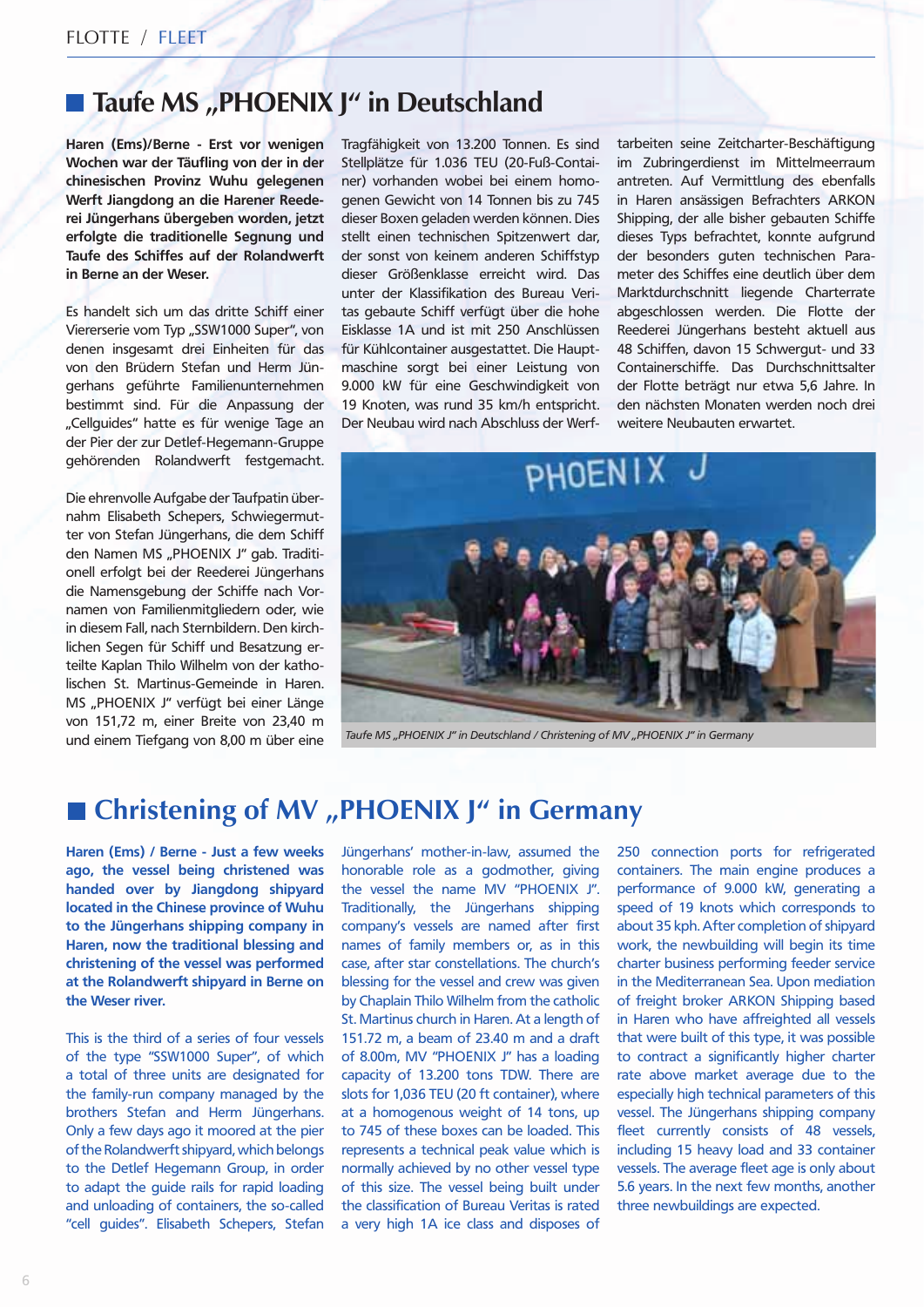

*Astrid Schulte , Hannelore Polke, Johann Kues*

#### **Geburtstage!**

In den vergangenen Wochen konnten wir einige "runde Geburtstage" im Kreis der Reederei-Mitarbeiter feiern.

Den Auftakt machte am 07. Januar Frau Hannelore Polke, die ihren 50. Geburtstag feierte. Sie ist bereits seit 1994 in de Reederei beschäftigt und gehört damit zu den langjährigen Mitarbeitern. Nach mehrjähriger Tätigkeit im Bankgewerbe ist sie nach der Elternzeit zur Reederei Jüngerhans gekommen. Dort ist sie in der Buchhaltung beschäftigt und unter anderem vielen Kapitänen nicht zuletzt durch ihre stets sehr sorgfältige und gewissenhafte Prüfung der "cash box reports" bekannt.

Am 09. April feierte Johann Kues seinen 60. Geburtstag. Nach dem Bezug des Reedereigebäudes an der Boschstraße sorgt er sich seit 2003 als Hausmeister auch um das Gelände und die Freiflächen. Mit großer Sorgfalt kümmert er sich um die Blumenbeete um das Büro und sorgt so stets für einen tadellosen Anblick. Seit vielen Jahren engagiert sich Johann Kues bei der Freiwilligen Feuerwehr und ist dort als Bereitschaftsführer tätig.

Am 16. April konnte Frau Astrid Schulte ihren 40. Geburtstag begehen. Sie ist seit 2003 in der Reederei tätig und in der Buchhaltung tätig. Zuvor hatte Astrid Schulte eine Ausbildung zur Bankkauffrau absolviert und eine Zusatzausbildung zur Bilanzbuchhalterin abgelegt.

#### **BIRTHDAYS!**

In recent weeks, we were able to celebrate some special "birthdays" among our group of shipping company employees.

It started off on January 7th with Hannelore Polk who celebrated her 50th birthday. She has already been working for our shipping company since 1994 and is one of the longterm employees. After several years in the banking industry, she came to the Jüngerhans shipping company after her parental leave. There, she works in accounting and is among other things known to many captains not least due to her always very diligent and conscientious examination of the "cash box reports".

On April 9th Johann Kues celebrated his 60th birthday. After relocating to our shipping company building at Boschstraße, he became janitor in 2003 and also attended to the premises and open areas. He takes great care of the flowerbeds around the office and in doing so ensures an immaculate appearance. John Kues has been actively committed to supporting the voluntary fire brigade for many years and is active there as a squad leader.

On April 16th, Ms. Astrid Schulte celebrated her 40th birthday. She has been active in the shipping company since 2003 and works in accounting. Astrid Schulte had previously gradated in her training as a bank clerk and completed further education as a financial accountant.

#### **Graduiert!**

Thomas Kiepe, Mitarbeiter in der technischen Inspektion der Reederei, hat am 2.03.2011 das Studium Schiffsbetriebstechnik mit dem akademischen Grad eines "Diplom-Ingenieurs" abgeschlossen. Nach seiner Ausbildung zum Maschinenbaumechaniker bei einer Motorenwerft hatte er im Jahr 2005 das Studium an der Fachhochschule Bremerhaven aufgenommen. Die Erstellung der Diplomarbeit und damit der erfolgreiche Abschluss des Studiums erfolgten dann schon berufsbegleitend neben seiner Tätigkeit in der Reederei Jüngerhans. Als Thema für die Diplomarbeit hatte er sich für "Reparaturschweißverfahren für Motorenbauteile" entschieden und damit einen unmittelbaren Bezug zu seiner beruflichen Tätigkeit hergestellt. Dankbar zeigte sich Thomas Kiepe für die Unterstützung, die er durch die Reederei erfahren hatte und besonders für die Begleitung durch den Leiter der technischen Inspektion, Dipl.- Ing. (FH) Gerd Steffens. Thomas Kiepe ist innerhalb der Inspektion für die Neubauten aus China und im Bereich der Viertakt-Motoren zuständig. Viele Einsätze vor Ort und die Erfahrung aus seiner vorangegangenen Tätigkeit verschaffen ihm schon heute umfassende Kenntnisse seines Metiers.

### **GRADUATE!**

Thomas Kiepe, an employee in our shipping company's technical inspection, completed his studies in engineering for ship operation technology on March 2nd 2011, obtaining the academic degree of "Diplom-Ingenieur". After his training as a machine construction mechanic at a motor yard, he took up studies at the University of Applied Sciences in Bremerhaven. Preparation for the diploma thesis, and thus successful completion of his studies was already extra-occupational alongside his work for Jüngerhans shipping company. He chose "repair welding procedures for engine components" as the topic for the diploma thesis and thereby established a direct link to his professional activities. Thomas Kiepe showed his gratitude for the support he received from our shipping company and especially for the guidance from the Director of the Technical Inspection, Dipl.-Ing. (FH) Gerd Steffens. Within the framework of inspection, Thomas Kiepe is responsible for new buildings from China and in the field of four-stroke engines. Numerous on-site operations and the experience from his prior activities already today provide him with extensive knowledge in his field.